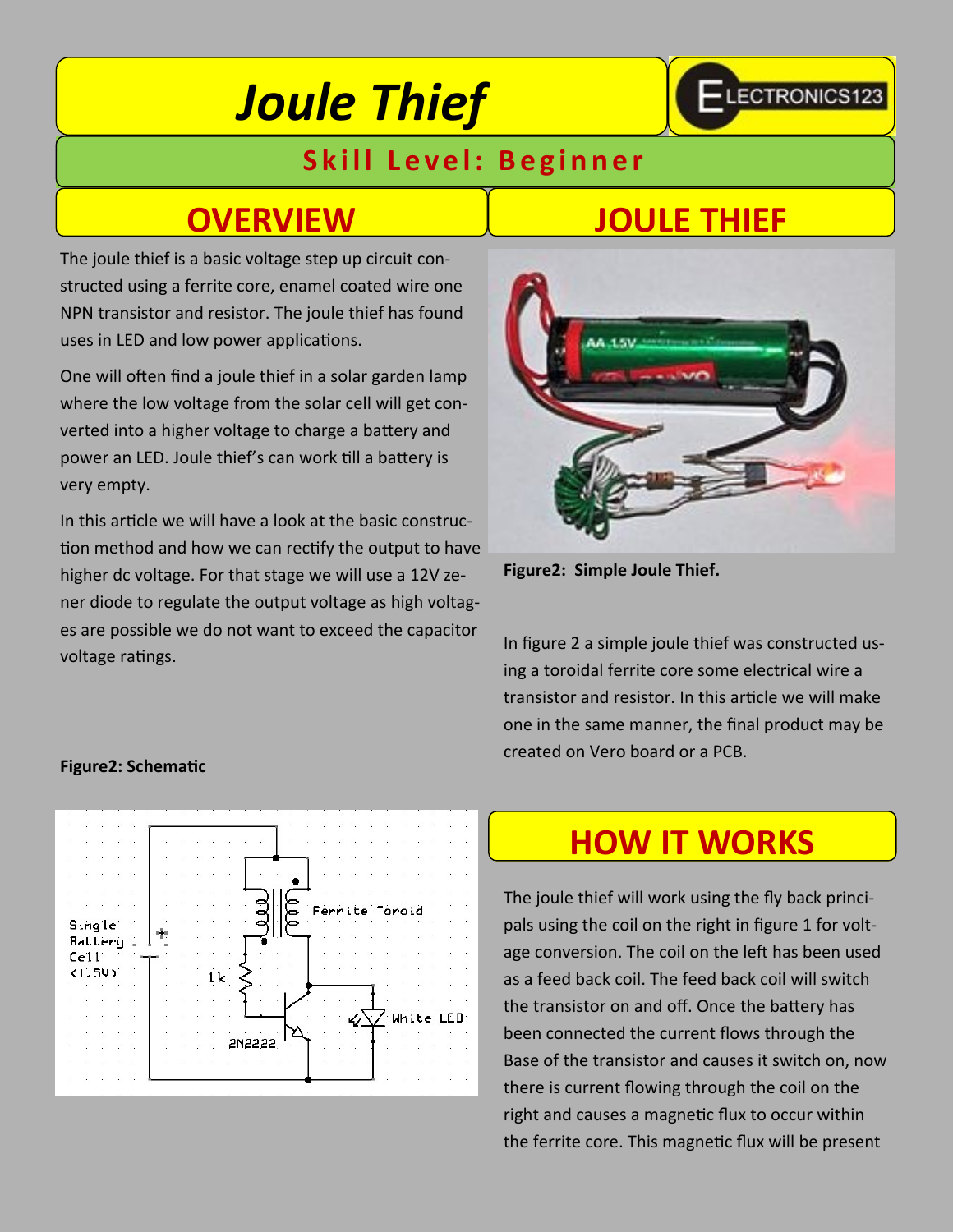on the first coil as well. This magnetic flux creates a reverse voltage on the coil opposing current flow through the transistors base there for switching it off. Once the transistor is off the whole cycle continues. Although we know what happens here we need to have an idea of the second coils purpose. The second coil uses the change in magnetic fluxes and EMP (Electro Magneto Forces) to create a higher voltage. This topic goes quite in detail so we will just touch on it.

If you have ever made an electro magnet and powered it up, some cases there will be a spark if you disconnect it from the battery. This is what happens in the joule thief.

The magnetic flux in the core has a direction which one could say is applying force. Similar if the core was a tube with an iron ball spinning in one direction. If we had the ball spinning in one direction and stopped it all of a sudden with something to obstruct its path we will have a high energy transfer in mechanics this energy is conveyed in momentum, very similar to the flux in the core. The momentum of the object can be many times its own weight. In this case many times its own voltage. So now since the transistor is off we have a force in the core that wants current to flow but the transistors blocking it. If we have a look at the schematic you will see that the LED has provided an alternative route for this energy to continue flowing.

One simple example is the ram water pump. This pump uses water from lets say 10m above to create a stream in a pipe, once this stream has reached a specific speed the valve closes due to the forces applied to it. Then gets directed to another one way valve from this point the water could be pumped several times higher than its source at the cost of water between cycles to reach optimal speeds.

### **CONSTRUCTION**

We will use the following components:

- 2N2222 NPN Transistor
- Toroidal Ferrite core
- Wire (get two different colours)
- 1k Resistor 1/4 Watt
- Bright LED
- 1.5V AA Cell battery

Lets start with the core windings first. Make sure they are the right way otherwise it will not work.

Take the two differently coloured wires and wind them together around the core starting at the middle point of the wires length as follows:



Keep both wires together while winding. Continue till you have between 7—15 windings. More windings will give you a higher voltage but lower output current



Notice we have 4 ends left we will need to create a center tap. We will use one wire from each end select one of each colours making sure its not from the same "twin pair" and join them.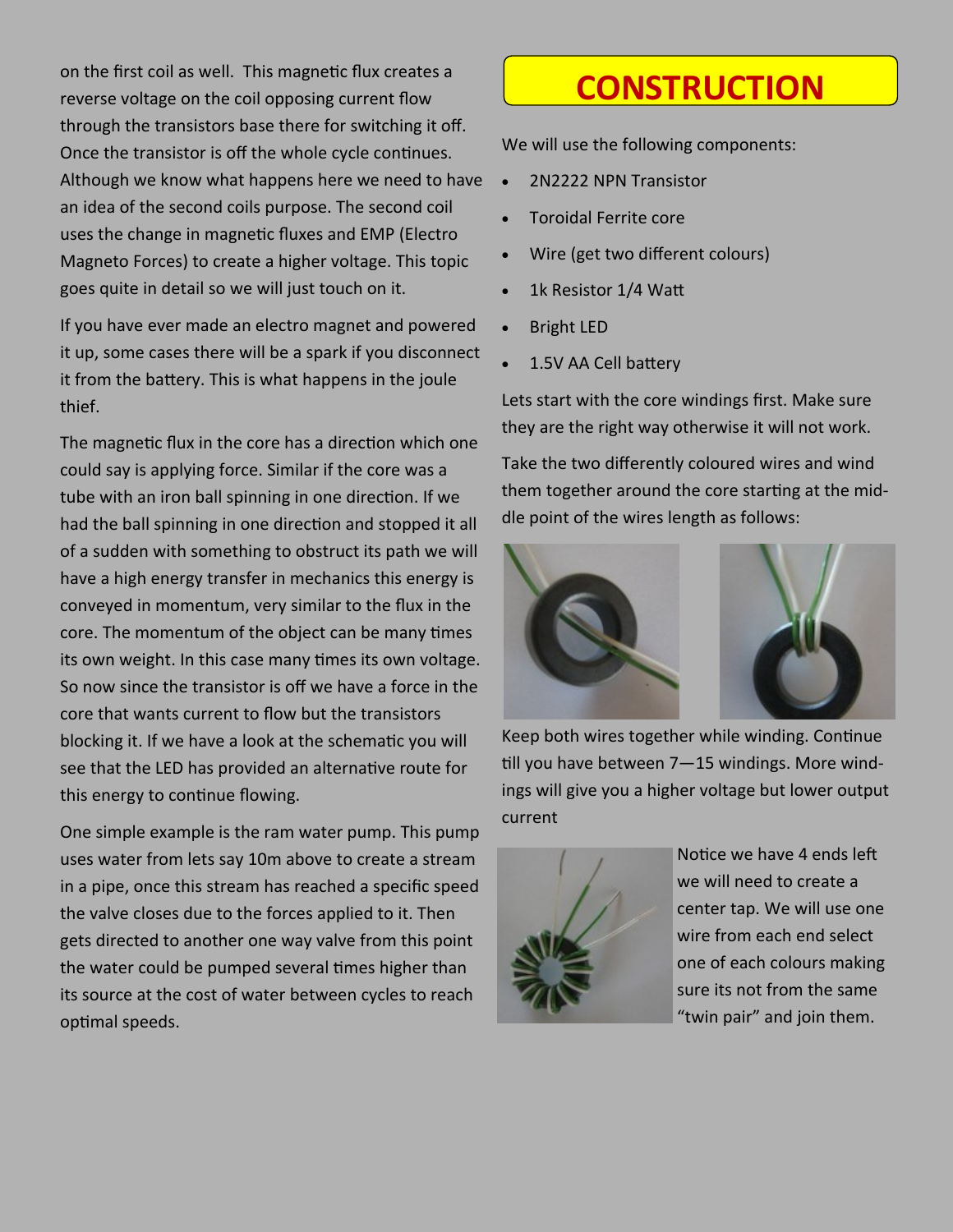

Joined windings now form the center tap of the transformer.

The center tap will connect to the +V of the battery then select one of the single wires and connect a 1k resistor to it followed by the transistors base pin. Next connect the collector of the transistor the remaining wire and connect the

round side of the LED to the same point. The flat side of the LED will now get connected to the emitter and ground of the battery as indicated in the circuit.

The joule thief is now complete.



## **DC—DC CONVERTER**

Once the joule thief has been constructed we can modify the circuit to supply a DC voltage that could be rectified, This is a very low power converter and can be used for small solar battery chargers or peltier chip power conversions. For the DC to DC converter we will remove the LED and place a fast recovery diode and soothing capacitor. This will rectify the AC voltage generated and sooth its ripples. We have to use a fast recovery diode as normal diodes do not respond fast enough. Although

A normal diode might work a bit its not going to be efficient at all. The voltage will be regulated using a zener diode. Do not forget the zener diode as the voltages could exceed the maximum voltage of the capacitor and could rupture. I would suggest using eye protection as exploding capacitors can damage or remove an eye.

I will use a 5V zener diode



Once you have built the circuit above you may substitute the load resistor with a low powered load such as a Microcontroller or NE555 circuit etc. One thing to note is we are not using a resistor to limit the current through the zener. The current supplied is quite low so the zener will not be damaged. Do not remove the zener and charge the capacitor and place it back as this will create a current surge and destroy the zener.

Components:

- Fast recovery diode
- 10uF Electrolytic capacitor
- 5V Zener 1 Watt

All the components will be listed on the next page with Electronics 123 stock codes.